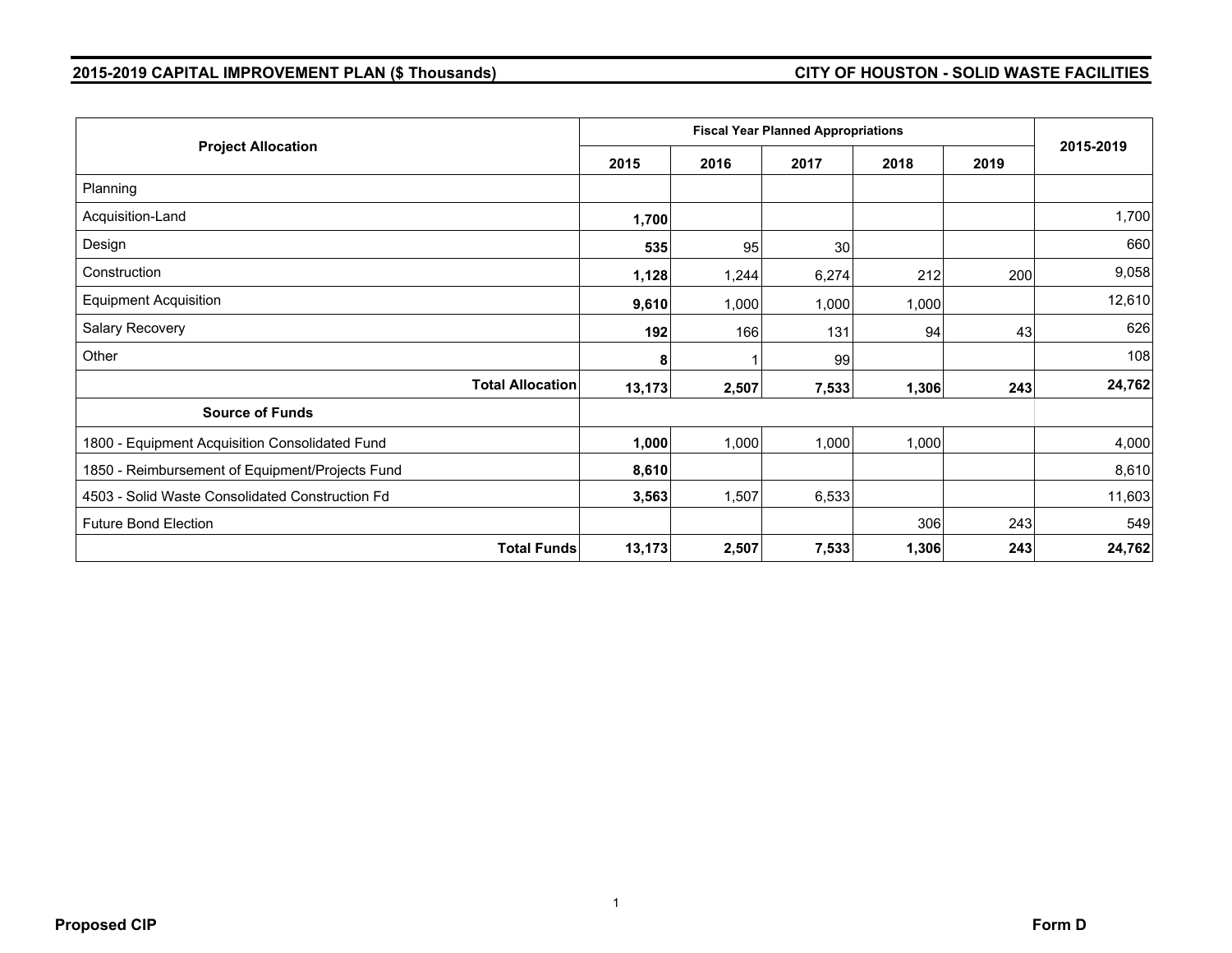## **SOLID WASTE FACILITIES - Summary of Funds 2015-2019 CAPITAL IMPROVEMENT PLAN (\$ Thousands)**

| CIP No.  | Project                                         | <b>Fiscal Year Planned Appropriations</b> |      |       |      |      |           |  |
|----------|-------------------------------------------------|-------------------------------------------|------|-------|------|------|-----------|--|
|          |                                                 | 2015                                      | 2016 | 2017  | 2018 | 2019 | 2015-2019 |  |
| L-000052 | <b>Environmental Site Assessment</b>            |                                           |      |       |      |      |           |  |
|          | 4503 - Solid Waste Consolidated Construction Fd | 105                                       | 105  | 105   |      |      | 315       |  |
|          | <b>Future Bond Election</b>                     |                                           |      |       | 105  | 105  | 210       |  |
|          | <b>Project Total</b>                            | 105                                       | 105  | 105   | 105  | 105  | 525       |  |
| L-000078 | Recycling, Waste Mgmt Projects & Gardens        |                                           |      |       |      |      |           |  |
|          | 4503 - Solid Waste Consolidated Construction Fd | 2,246                                     |      | 4,830 |      |      | 7,077     |  |
|          | <b>Future Bond Election</b>                     |                                           |      |       | 53   | 27   | 80        |  |
|          | <b>Project Total</b>                            | 2,246                                     |      | 4,830 | 53   | 27   | 7,156     |  |
| L-000080 | <b>Fuel Tank Maintenance and Replacement</b>    |                                           |      |       |      |      |           |  |
|          | 4503 - Solid Waste Consolidated Construction Fd |                                           | 919  |       |      |      | 919       |  |
|          | <b>Project Total</b>                            |                                           | 919  |       |      |      | 919       |  |
| L-000082 | <b>Westpark Renovations</b>                     |                                           |      |       |      |      |           |  |
|          | 4503 - Solid Waste Consolidated Construction Fd | 12                                        | 80   | 584   |      |      | 677       |  |
|          | <b>Future Bond Election</b>                     |                                           |      |       | 12   |      | 12        |  |
|          | <b>Project Total</b>                            | 12                                        | 80   | 584   | 12   |      | 689       |  |
| L-000083 | <b>Central Depository Renovation</b>            |                                           |      |       |      |      |           |  |
|          | 4503 - Solid Waste Consolidated Construction Fd | 12                                        | 65   | 432   |      |      | 508       |  |
|          | <b>Future Bond Election</b>                     |                                           |      |       | 12   |      | 12        |  |
|          | <b>Project Total</b>                            | 12                                        | 65   | 432   | 12   |      | 521       |  |
| L-000085 | <b>Concrete Driveway Partition</b>              |                                           |      |       |      |      |           |  |
|          | 4503 - Solid Waste Consolidated Construction Fd | 125                                       | 125  | 12    |      |      | 261       |  |
|          | <b>Project Total</b>                            | 125                                       | 125  | 12    |      |      | 261       |  |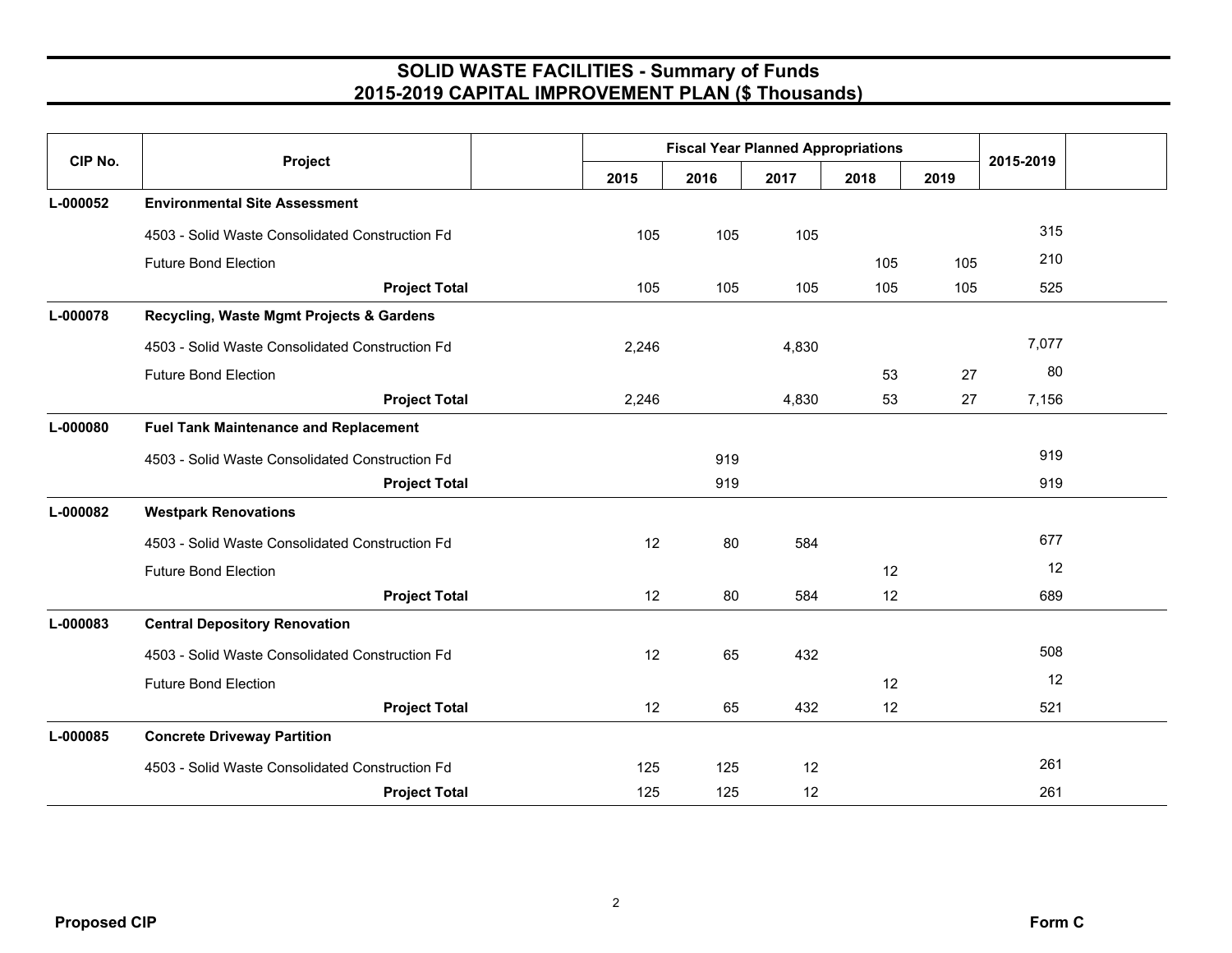## **SOLID WASTE FACILITIES - Summary of Funds 2015-2019 CAPITAL IMPROVEMENT PLAN (\$ Thousands)**

| CIP No.  | Project                                          |  |        |       |       |       |      | 2015-2019 |  |
|----------|--------------------------------------------------|--|--------|-------|-------|-------|------|-----------|--|
|          |                                                  |  | 2015   | 2016  | 2017  | 2018  | 2019 |           |  |
| L-000086 | <b>Concrete Pavement &amp; Joint Repair</b>      |  |        |       |       |       |      |           |  |
|          | 4503 - Solid Waste Consolidated Construction Fd  |  | 375    | 80    | 61    |       |      | 516       |  |
|          | <b>Future Bond Election</b>                      |  |        |       |       | 61    | 61   | 123       |  |
|          | <b>Project Total</b>                             |  | 375    | 80    | 61    | 61    | 61   | 639       |  |
| L-000090 | <b>Minor Projects and Renovations</b>            |  |        |       |       |       |      |           |  |
|          | 4503 - Solid Waste Consolidated Construction Fd  |  | 217    | 119   | 359   |       |      | 695       |  |
|          | <b>Future Bond Election</b>                      |  |        |       |       | 62    | 50   | 112       |  |
|          | <b>Project Total</b>                             |  | 217    | 119   | 359   | 62    | 50   | 807       |  |
| L-000094 | <b>Single Stream Recycling Expansion Prog</b>    |  |        |       |       |       |      |           |  |
|          | 1850 - Reimbursement of Equipment/Projects Fund  |  | 8,610  |       |       |       |      | 8,610     |  |
|          | <b>Project Total</b>                             |  | 8,610  |       |       |       |      | 8,610     |  |
| L-000095 | <b>Night Light &amp; CCTV Security Provision</b> |  |        |       |       |       |      |           |  |
|          | 4503 - Solid Waste Consolidated Construction Fd  |  |        |       | 150   |       |      | 150       |  |
|          | <b>Project Total</b>                             |  |        |       | 150   |       |      | 150       |  |
| L-000096 | <b>NW Maintenance Sprinkler System</b>           |  |        |       |       |       |      |           |  |
|          | 4503 - Solid Waste Consolidated Construction Fd  |  | 471    | 14    |       |       |      | 485       |  |
|          | <b>Project Total</b>                             |  | 471    | 14    |       |       |      | 485       |  |
| L-000098 | <b>Refuse Disposal Carts</b>                     |  |        |       |       |       |      |           |  |
|          | 1800 - Equipment Acquisition Consolidated Fund   |  | 1,000  | 1,000 | 1,000 | 1,000 |      | 4,000     |  |
|          | <b>Project Total</b>                             |  | 1,000  | 1,000 | 1,000 | 1,000 |      | 4,000     |  |
|          | <b>Total Appropriations:</b>                     |  | 13,173 | 2,507 | 7,533 | 1,306 | 243  | 24,762    |  |